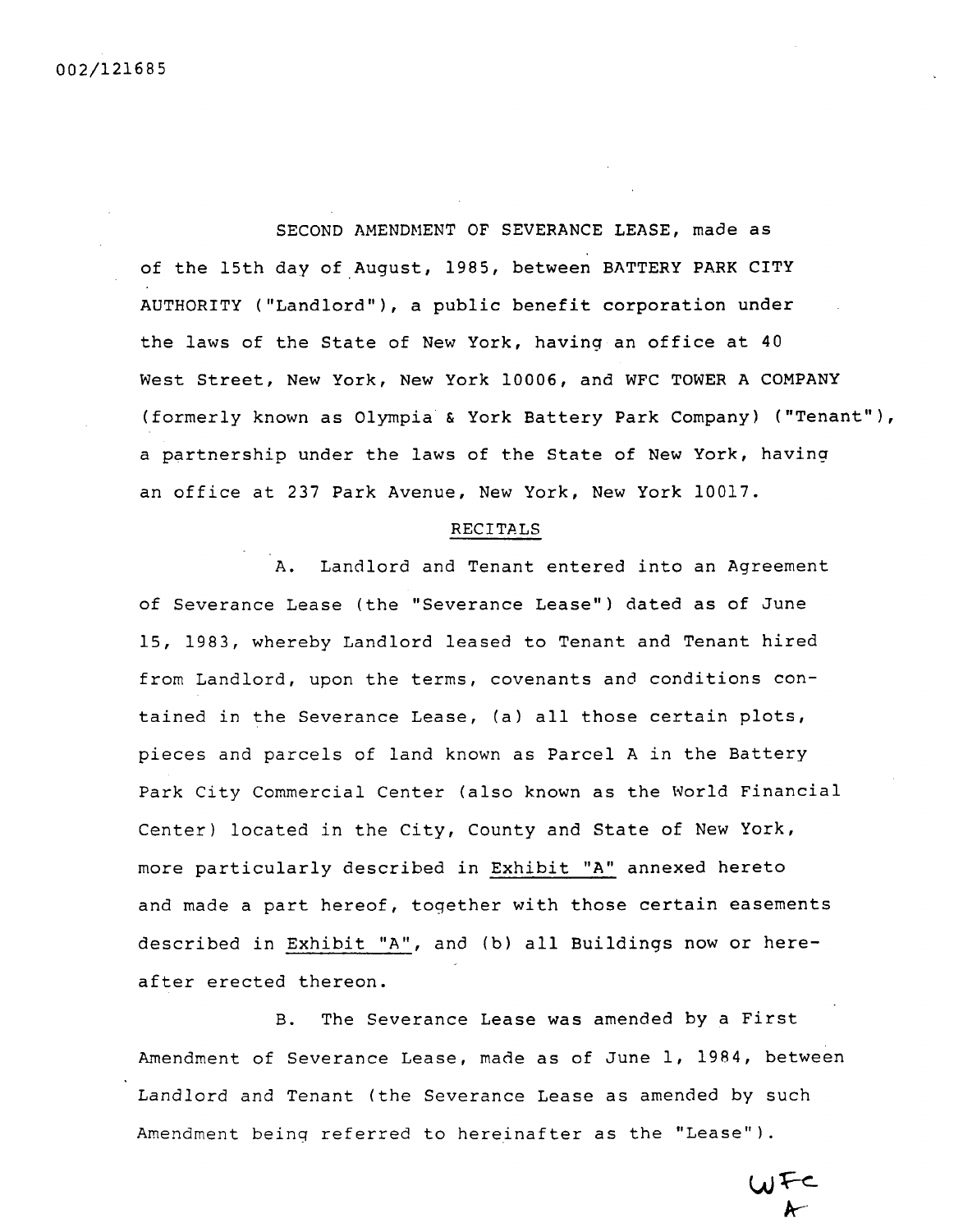C. Landlord and Tenant now desire to amend the Lease in the respects and upon the terms and conditions set forth in this Agreement.

ACCORDINGLY, it is hereby mutually covenanted and agreed by and between the parties hereto as follows:

i. The Cross-Default Provisions and all references thereto shall be deemed to be rendered void and of no force or effect from and after the date hereof for all purposes under the Lease and with respect to all provisions of the Lease, including, without limitation, the provisions of Article i0 and Article 42 thereof.

2. The phrase "for the first such Default in any calendar year" shall be deleted from Section 24.01(a) of the Lease.

3. The period of ten (10) days specified in line 4 of Article 6 of the Lease shall be decreased to two (2) days.

4. Section 24.01(1) of the Lease shall be restated in its entirety as follows:

> (i) if at any time during which the Guaranty remains in force, Guarantor shall be in default under the Guaranty beyond the applicable grace periods, if any, provided therein, with respect to, but only to, any obligations of the Guarantor thereunder arising in connection with or on account of Tenant's obligations under this Lease. For purposes of this Section 24.01(1) and Sections 24.01(e),  $(f)$ ,  $(g)$  and  $(h)$ , the Guaranty shall not be deemed to remain in force with respect to this Lease from and after the date the Guarantor no longer has any obligations under the Guaranty with respect to this Lease.

> > $\overline{2}$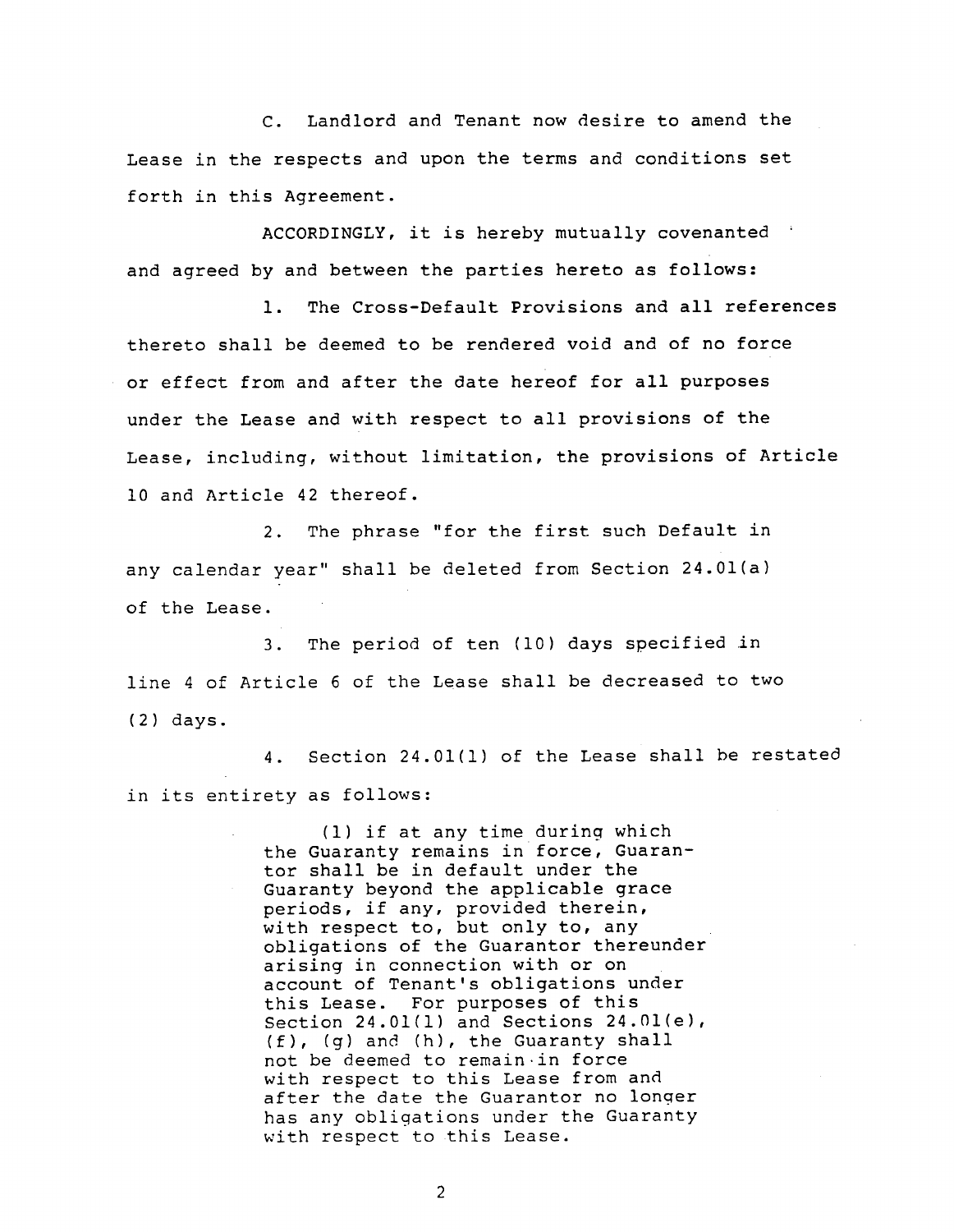5. All capitalized terms used in this Amendment which are not otherwise defined herein shall have the meanings ascribed to them in the Lease.

6. The Lease, as amended by this Amendment (a) is hereby ratified and confirmed, and (b) shall remain in full force and effect in accordance with and subject to the terms, covenants and provisions thereof.

IN WITNESS WHEREOF, Landlord and Tenant have executed this Agreement as of the day and year first above written.

BATTERY PARK CITY AUTHORITY

WFC TOWER A COMPANY

By: O&Y (U.S.) Development Corp.

 $\mathcal{L}$  (u.s.  $\mathcal{L}$ ) By Executive Vice-President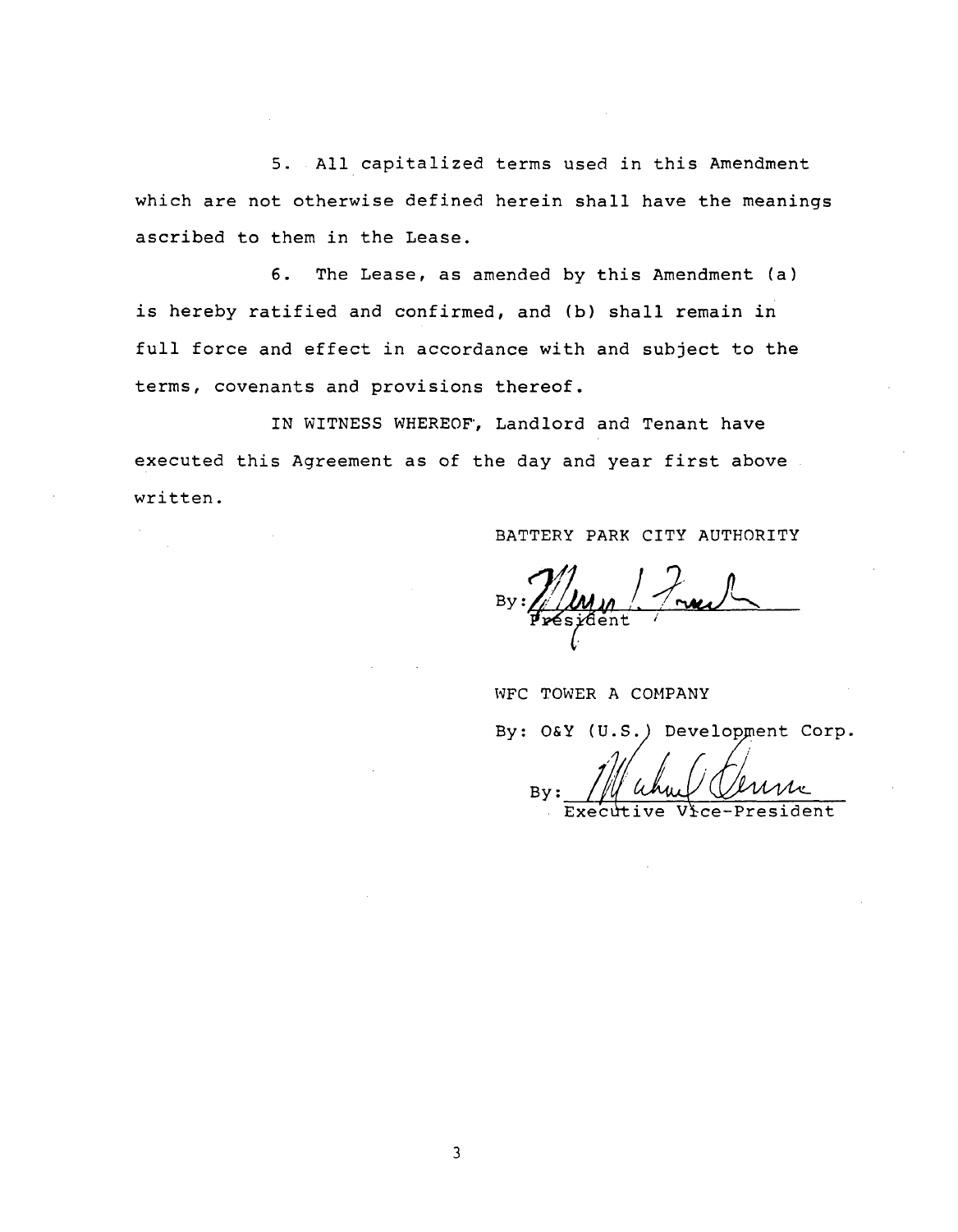STATE **OF** N**E**W **YO**RK ) • SS•: COUNTY OF NEW YORK )

On **t**h**is.**i .**'** d**ay** o**f**/L **,'**/ \_! /**,** , **1986**, **bef**o**re** me personally came MEYER S. FRUCH**E**R to me known, who, being by me duly sworn, did depose and say that he has an address at 324 W. i01 Street, New York, New York 10025, that he is the President of BATT**E**RY PARK CITY AUTHORITY, the public benefit corporation described in and which executed the foregoing instrument; and that he signed his name thereto by order of the members of said corporation.

• p / ! /. , **•** Notary Publ

STATE OF NEW YORK ) : SS.: COUNTY OF NEW YORK )

On this  $1\frac{1}{4}$  day of  $\frac{1}{2}$  , 1986, before me personally came MICHAEL DENNIS to me known, who being by me duly sworn, did depose and say that he has an address at 14 Langley Avenue, **T**oronto, Ontario, Canada, that he is the Executive Vice President of O&Y (U.S.) DEVELOPMENT CORP., the corporation described in the foregoing instrument and which executed same as partner of WFC TOWER A COM**P**ANY, a New Yorkpartnership; and that he signed his name thereto by order of the board of directors of said corporation.

Notary Public , the respectively denoted by  $\mathcal{P}_\mathcal{X}$  . The state  $\mathcal{P}_\mathcal{X}$  $\frac{1}{2}$  ,  $\frac{1}{2}$  ,  $\frac{1}{2}$  ,  $\frac{1}{2}$  ,  $\frac{1}{2}$  ,  $\frac{1}{2}$  ,  $\frac{1}{2}$  ,  $\frac{1}{2}$  ,  $\frac{1}{2}$  ,  $\frac{1}{2}$  ,  $\frac{1}{2}$  ,  $\frac{1}{2}$ 

4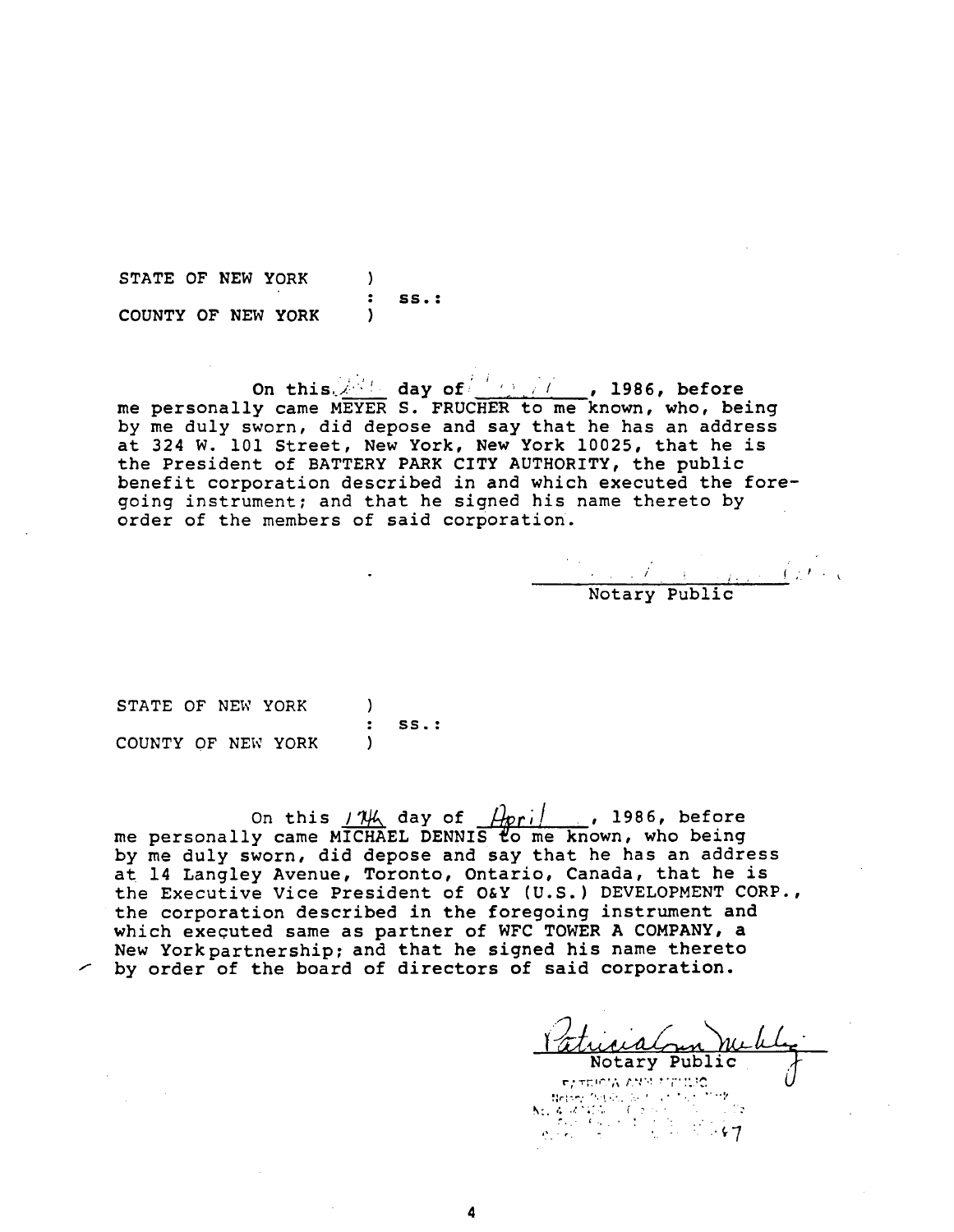# EXHIBIT "A" PARCEL A

# DESCRIPTION OF LAND

Street lines noted herein are in accordance with Map No. ACC. 30071 adopted by the New York City Board of Estimate on November 13, 1981.

All that certain plot, piece or parcel of land situate, lying and being in the City, County and State of New York, described as follows:

BEGINNING at the intersection of the southerly line of Liberty<br>Street with the westerly line of Marginal Street, Wharf or<br>Place and the United States Bulkhead Line approved by the Secretary of War, July 31, 1941;

The following 6 courses run along the aforesaid westerly line of Marginal Street, Wharf or Place and the United States Bulkhead line approved by the Secretary of War, July 31, 1941:

- Running thence south 16°-57'-30" east, 26.88  $\mathbf{1}$ . feet:
- $2.$ thence south  $16^{\circ} - 41' - 08''$  east, 50.95 feet;
- $3.$ thence south  $13^{\circ} - 48' - 10^{\circ}$  east. 104.47 feet:
- $4.$ thence south  $11^{\circ}-56^{\circ}-14^{\circ}$  east. 51.60 feet:
- $5.$ thence south  $12^{\circ}-19'-00^{\circ}$  east, 160.79 feet;
- thence south  $12^{\circ} 49' 00''$  east. 27.69 feet: б.
- thence south 77°-31'-29" west, along the north- $7.$ erly line of Albany Street, 213.66 feet;
- thence north 12°-28'-31" west, along the easter-8. ly line of South End Avenue, 467.75 feet:
- thence due east, along the southerly line of 9. Liberty Street, 211.14 feet to the point or place of BEGINNING.

Together with the following non-exclusive easements, on the terms and subject to the conditions set forth with respect thereto in Section 41.07 of the Severance Lease for the Parcel<br>dated as of June 15, 1983 (the "Lease), between Battery Park City Authority ("BPCA"), as landlord, and Olympia & York Battery Park Company, as tenant: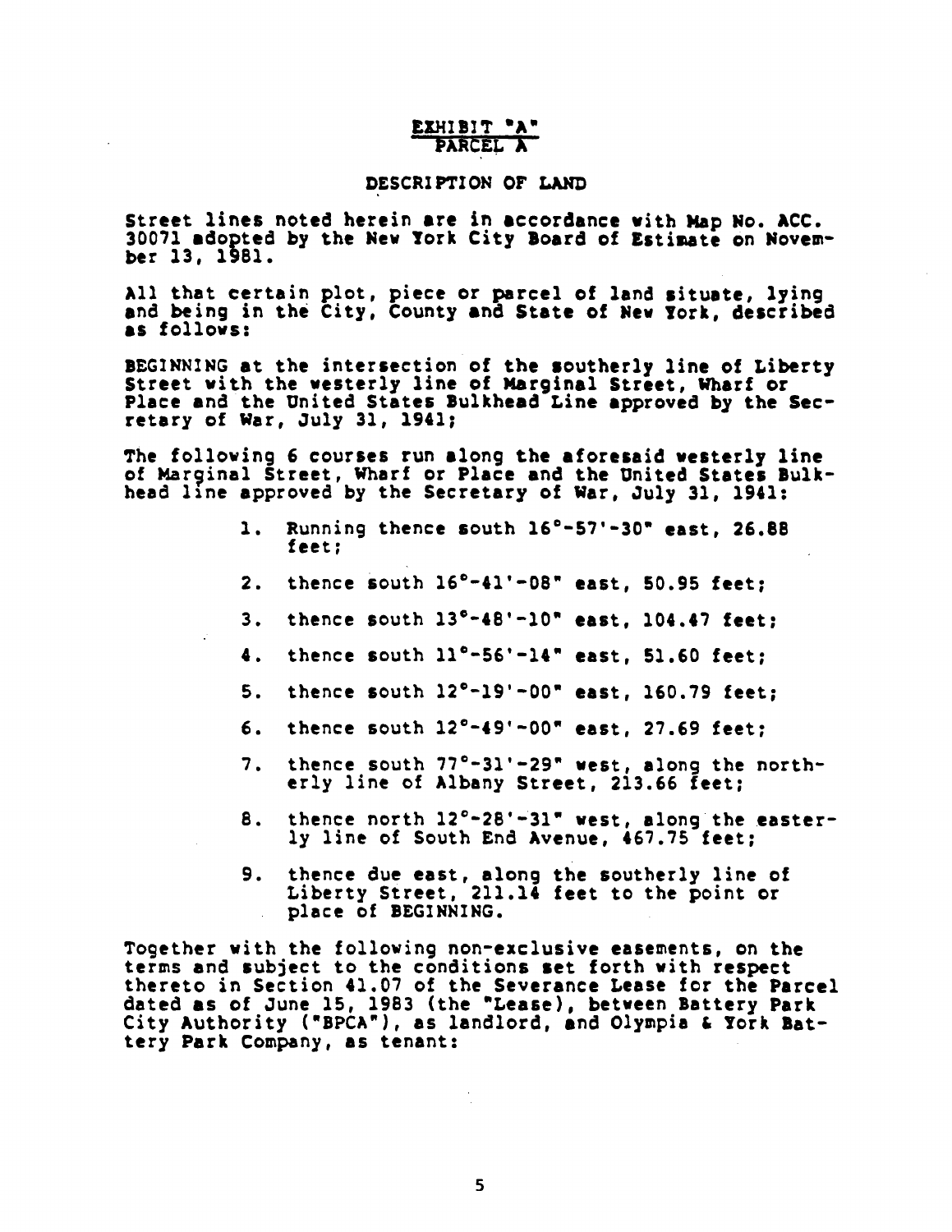### **EASEM**EN**T** N**O. 9 V**EH**ICULA**R A**CCESS**

**S**tr**ee**t **l**i**ne**s **no**t**e**d h**ere**i**n** a**re** i**n** acc**o**rd**ance w**i**th Map N**o**.** A**CC.** 3007**1** ad**op**t**ed b**y **t**h**e New York Cit**y B**o**a**rd of Estinate, November** 13, 1981.

A**ll th**at **portio***n* **of the par***c***el below** d**e**s**cri**bed **ly**ing **be**tw**ee**n **a lo**v**er horizontal plane dr**awn **at elevation -**5**0.0** f**eet an**d **a**n u**p**p**er horizontal plane draw***n* a**t elevation 29.**5 **feet bo***u***nded and** desc**ri**b**e**d **a**s f**ollo**w**s:**

BE**GI**NN**ING at a po**in**t** i**n the nort**h**erly line o**f **Li**be**rt**\_ **Street,** dis**t**an**t 216.9**6 f**eet** w**e**s**terl**y **fro**\_ **the an**t**er**s**e***c***t**;**on** o! **the northerly line o**f **Liberty** St**reet** w**ith the we**s**terly line o**f **Ksr**g**inal S**t**ree**t**, Wharf** o**r Place and the United S**ta**te**s **Bulkhead Line a**pp**rove**d b**y the Secretary o**f Wa**r, July 31, 1941;**

- **1.** Runni**n**g **then***c***e** d**ue vest, alon**g **the northerly line o**f **Liberty Street, 92.18** f**eet;**
- 2**. then***c***e north 12**°**-28'-**3**1" we**s**t, 10**5**.**5**6** f**eet**;
- **3. then***c***e nort**h 7**3**°**-04'**-**4**5**" east, 90.27** f**eet**;
- **4. then**c**e south** 1**2**©**-28'-3**1**" east, 132.4**7 **feet to** the p**o**int **or place o**f B**EGIN**N**I**N**G.**

### E\_**SE**\_**E**NT **NO.** ll TURNIN**G CIRCLE AR**E**A**

All that po**rtion of** t**he parcel** be**low** d**escribe**d **ly**i**ng** be**tween** 8 **lower horizontal plane draw**n at **elevatio**n **-50.0** feet and an *u***pper h**o**riz**o**ntal pla***n***e drawn** a**t elevatio***n* **29.**5 **feet bo***u***n**d**e**d **a**nd d**es**c**r**ib**e**d **as foll**ow**s:**

BEGINNING at a **co**o**r**di**n**a**te north 437**0**.933, west 10580.253;**

- I**.** Running **thence n**o**rth 12°-28'-31" west, 55.48** feet;
- 2. thence so*u***the**a**sterly, curvin**g **t**o **the r**i**gh**t **on** the arc of a **circle wh**o**se ra**\_i**a**l **line** bea**r**s **so**u**th 5**2©**-43'-54" west,** ha**vin**g **8 radius o**f **63.75** feet and **a** central ang**le** of 52°-35'-11 ", 57.40 feet **t**o **the point or place of** B**EGIN**N**ING.**

#### PAR**T** O**F** VESEY **STR**E**ET**

Street lines no**ted** h**erei**n **are in acc?rdan**c**e wit**h m**ap bein**g p**repare**d **by t**h**e C**i**ty of** N**e**w Y**or**k**,** sat**d** m**ap h**as **not been adopted by** t**he Board of** E**s**tim**ate a**s **yet.**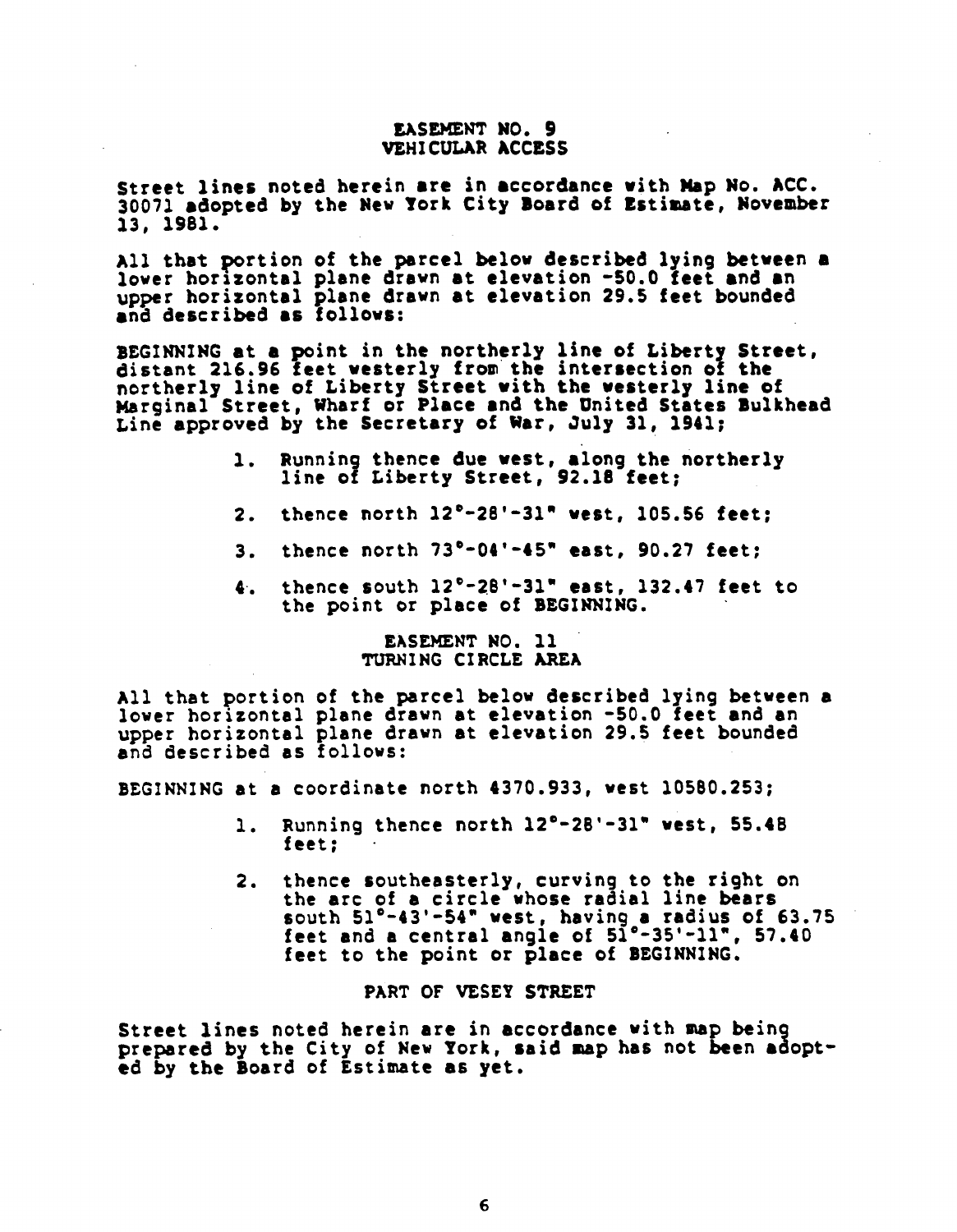B**E**G**I**NN**I**NG **a**t **the i**nt**erse**cti**o**n **of the southerly line of Vese**y **Street** and **the we**s**terly li**n**e** of **Mar**gin**al Street,** W**h**a**r**f **or Place an**d **the U**ni**te**d **States Bulkhead Lane** app**roved b**y **the Se***c***retary** of Wa**r,** Jul**y** 3**1, 194**1**:**

- **1. R**unning **the**n**ce nort**h 8**8**°**-07'-10" we**s**t,** a**l**ong **the s**out**herly li**n**e** of **Ve**s**e**y **Street***,* 6**9**3**.61** f**eet;**
- **2. the**n*c***e nor**th **1**"**-52'-**S**0" east, 100.00** f**eet, to the** n**ortherly line o**f **Vesey Street**|
- **3. thence** s**o**ut**h 88°-07'-10** w **e**as**t,** a**lon**g **the northerly li**n**e** o**f Ve**s**ey Street,** 655**.**6**8 feet, to the** w**e**st**erly line of l**U**rginal S**t**reet, Wharf or Pl**a*c***e** and **t**h**e U**n**ited States Bulkhead line** a**ppr**o**ved by t**h**e Se***c***retary o**f **W**a**r,** J**ul**y **31, 1941;**
- 4. th**e**nc**e** s**o**u**t**h **18**\_**-5**6**'-00" east, al**o**ng the** w**e**s**terly** lin**e of N***a***rgan**a**l Street,** Wh**arf or Place** and **t**h**e** Uni**te**d **S**ta**te**s Bu**lk**h**e**ad **li**n**e** a**pproved by the Secretary o**f **war,** Ju**ly** 3**2, 1941, 94.24** f**ee**t t**o** an ang**le po**i**n**t **therein;**
- 5**. t**h**e**nc**e so**u**t**h **1**8°**-**3**4'-0***7***" east,** s**t**i**ll alon**g **the** w**esterly line o**f **Mar**gi**n**a**l Street, Whar**f **or Pla***c***e** an**d** th**e U**ni**te**d *S***tates** Bu**lk**h**e**ad l**i**n**e** a**p**p**rove**d **by t**h**e Se**c**re**ta**ry of W**a**r,** Ju**ly** 3**1, 294**1**, 12.71** f**eet to t**h**e p**oint **or place of** B**EGI**NN**ING.**

## **PART OF NORTH END AVENUE**

**S**t**reet li**n**es** no**te**d h**ere**i**n** a**re** i**n accordance with m**a**p be**i**n**g **prep**a**re**d **by** t**he C**it**y of** N**ew** Yo**rk, said** \_**p h**a**s** n**o**t **bee**n **ad**o**pted by** t**he B**o**ard** of E**s**ti**mate** a**s** y**et.**

BEGIN**NING** a**t** t**h**e in**tersec**ti**o**n **o**f **the s**o*u***therly li**n**e of Vese**y **S**t**ree**t and t**he e**a**s**t**er**l**y l**in**e of Nor**th End Av**e**nu**e:**

- i**. Runn**i**n**g **thence s**ou**th I**°**-52'-50**" **west, alo**ng **the** ea**sterly li**n**e** of **N**o**rth** End **Ave**n*u***e,** 355**.0**0 **feet***,* t**o** th**e s**ou**t**h**erl**y **l**in**e of** N**or**th **E**nd A**ven**u**e;**
- erly line of North End Avenue, 100.00 feet, to **the** w**es**t**erl**y **line o**f **North E**nd **A**v**e**n**ue;**
- **3. t**h**e**nc**e north l**°**-52'-**5**0" east, alo**ng **the** w**e**st**erly l**in**e of** No**r**t**h E**nd A**ve**n**ue,** 355**.**0**0 fee**t**,** t**o the** no**rtherly li**n**e o**f **N**o**rth** End **Ave**nu**e wh**i**ch i**s **co**in**c**i**de**nt wi**th** a **p**o**rtio**n **of the so***u***therly line o**f **Ve**s**e**y St**reet**;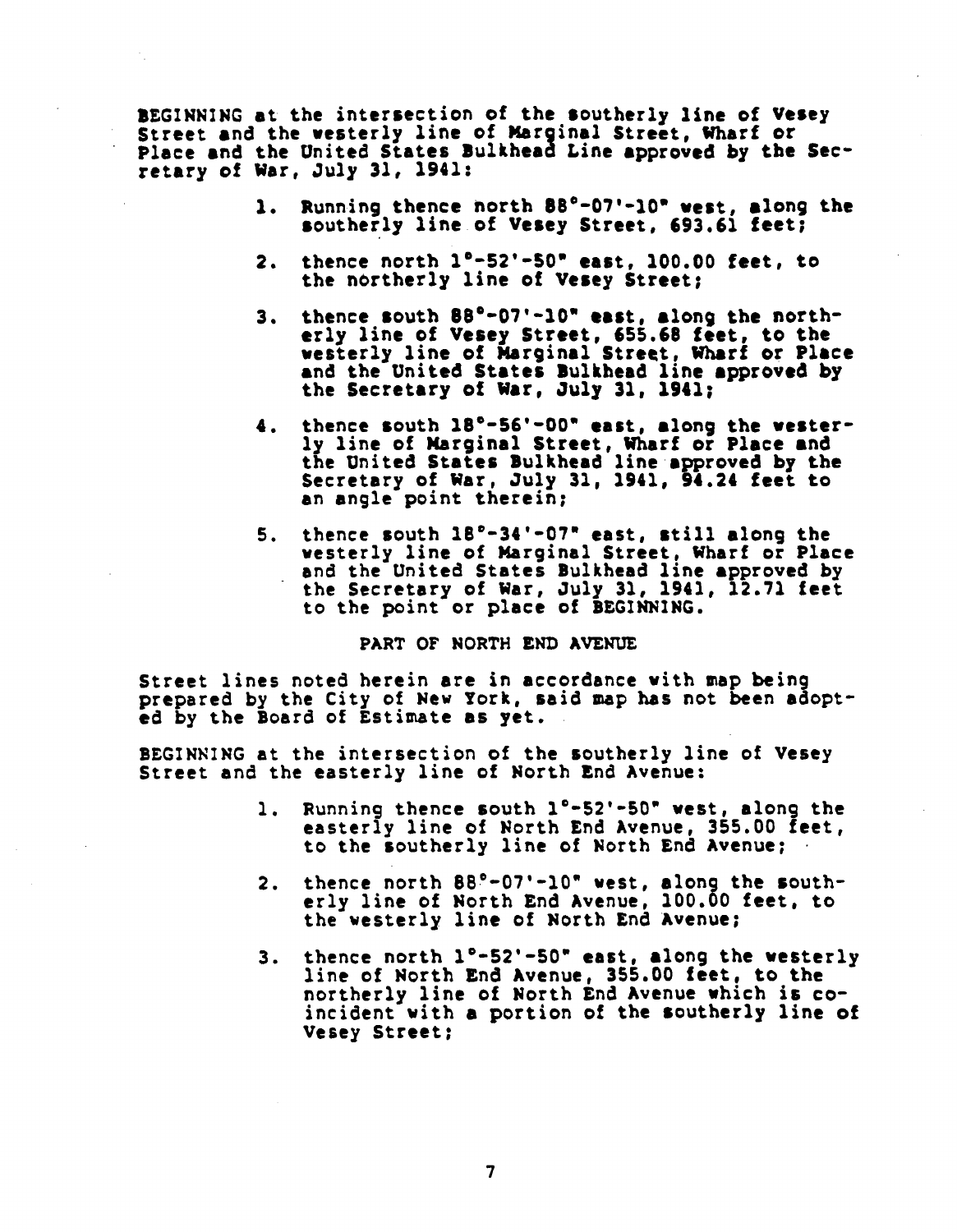4, thence south 88°-07'-10" east, along the northerly line of North End Avenue which is coincident with a portion of the southerly line of Vesey Street, 100.00 feet, to the point or place of BEGINNING.

# **PLAZA**

Line of Liberty Steet is in accordance with Map No. ACC. 30071 adopted by the New York City Board of Estimate, November 13, 1981.

Line of North End Avenue is in accordance with map being prepared by the City of New York, said map has not been adopted by the Board of Estimate as yet.

BEGINNING at a point in the northerly line of Liberty Street distant 216.96 feet westerly from the intersection of the northerly line of Liberty Street with the westerly line of<br>Marginal Street, Wharf or Place and the United States Bulkhead Line approved by the Secretary of War, July 31, 1941:

- Running thence due west, along the northerly  $\mathbf{1}$ . line of Liberty Street, 412.64 feet;
- $2.$ thence north 73°-04'-45" east, 78.82 feet;
- thence north  $18^{\circ} 36' 20^{\circ}$  west. 463.95 feet:  $3.$
- thence south 71°-07'-33" west. 194.68 feet to a  $4.$ point of curvature:
- thence westerly, on a curve to the right having 5. a radius of 1880.08 feet, a central angle of 3<sup>6</sup>-01'-26" and a distance of 99.23 feet:
- 6. thence north  $1^{\circ}-52^{\prime}-50^{\prime\prime}$  east. 143.14 feet:
- 7. thence south 88°-07'-10" east, along the southerly line of North End Avenue, 100.00 feet;
- thence north 1°-52'-50" east, along the easterly 8. line of North End Avenue. 61.29 feet:
- $9.$ thence due east, 354.87 feet;
- thence due south, 343.47 feet; 10.
- $11.$ thence due east. 72.58 feet;
- 12. thence south 12°-28'-31" east, 108.28 feet:

8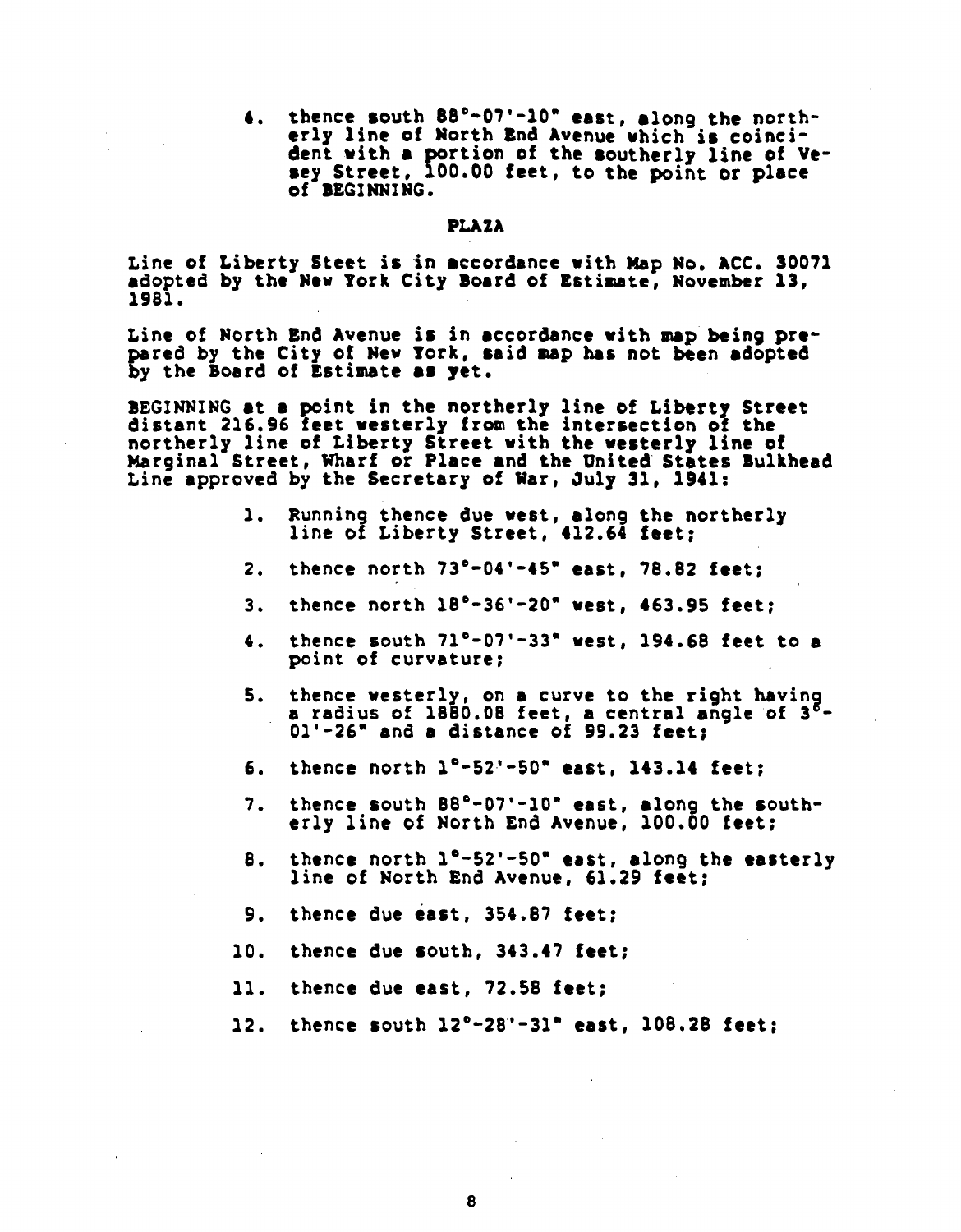- thence north  $77^{\circ}-31'-29''$  east, 86.50 feet; 13.
- thence south 16°-55'-15" east, 38.01 feet; 14.
- thence north 73°-04'-45" east, 86.27 feet;  $15.$
- thence south  $12^{\circ}$ -28'-31" east, 132.47 feet to 16. the point or place of BEGINNING.

# NORTHERN PEDESTRIAN BRIDGE

As shown on Map No. ACC. 30079 adopted by the New York City Board of Estimate, December 16, 1982.

#### SOUTHERN PEDESTRIAN BRIDGE

As shown on Map No. ACC. 30071 adopted by the New York City Board of Estimate, November 13, 1981.

Subject to the reservations of BPCA designated as Easement No. 1 and Easement No. 2 on the terms and subject to the conditions set forth with respect thereto in Section 26.01(d) of the Lease and subject to the reservation of BPCA with respect to the Southerly terminal of the Liberty Street Bridge, which Liberty Street Bridge is designated as Easement No. 3, on the terms and subject to the conditions set forth with respect thereto in Section 41.07 of the Lease.

# EASEMENT NO. 1 SEWER LINE

Street lines are in accordance with Map No. ACC. 30071 adopted by the New York City Board of Estimate, November 13, 1981.

All that portion of the parcel below described lying between a lower horizontal plane drawn at elevation -50.0 feet and an upper horizontal plane drawn at elevation 24.0 feet bounded<br>and described as follows:

BEGINNING at the intersection of the westerly line of Marginal Street, Wharf or Place and the United States Bulkhead Line approved by the Secretary of War, July 31, 1941, and the northerly line of Albany Street:

- Running thence south 77°-31'-29" west, along the  $1.$ northerly line of Albany Street, 25.00 feet;
- $2.$ thence north  $12^{\circ} - 49' - 00^{\circ}$  west, 25.00 feet;
- thence north  $77^{\circ}-31'-29^{\circ}$  east, 25.00 feet;  $3.$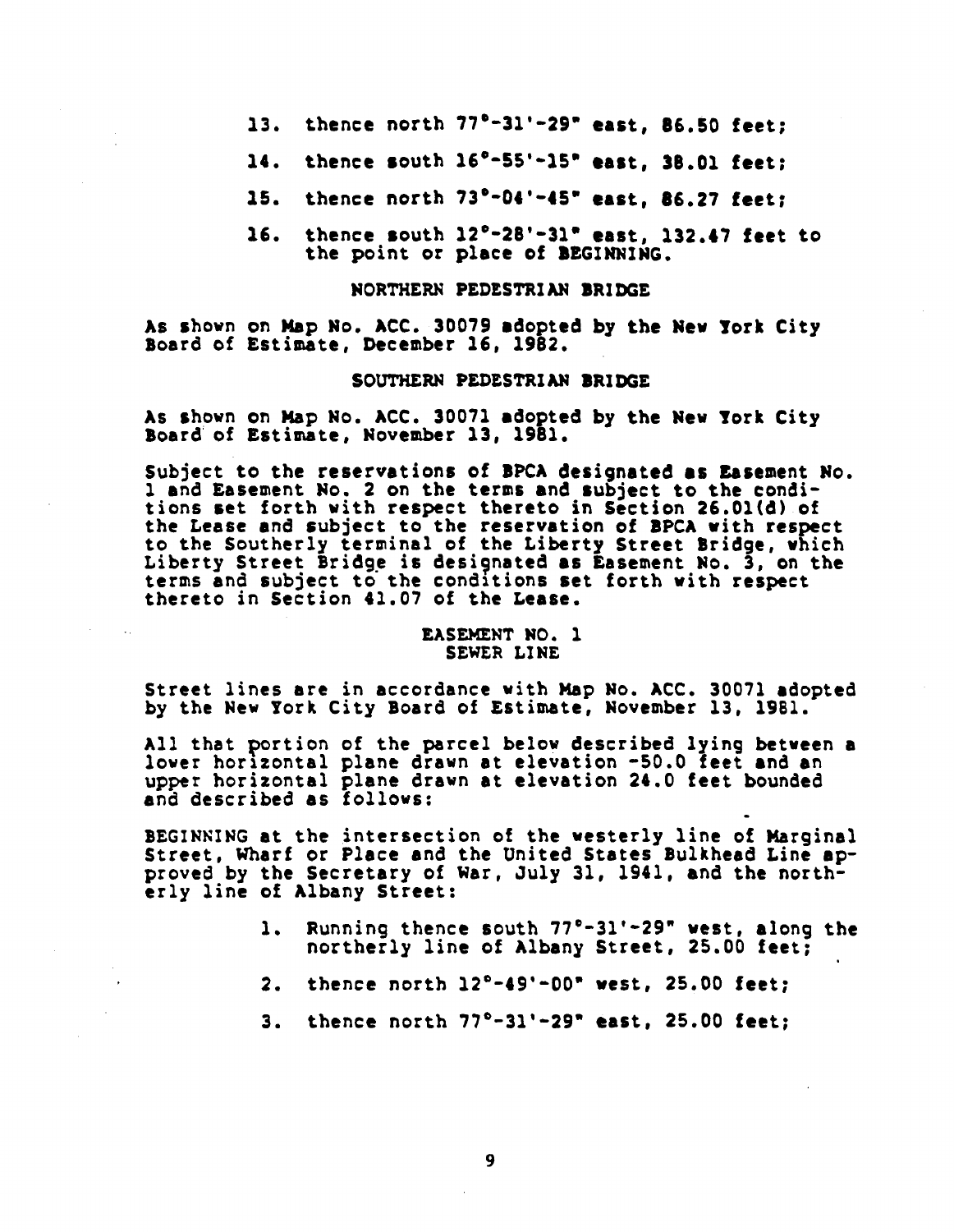4. thence south 12°-49'-00" east, along the wester-4**. . so**u**th 12**\_**-49'-00" east, alo**ng **t**h**e** w**este**r**l**y **1;**h**e** of Marg**;**n**al Street,** Wharf or Plac**e an**d **the** Unit**e**d **St**a**te**s Bu**lkhea**d **Line approved by the Secret**a**ry of** Wa**r,** Ju**l**y **31, 1941, 25.00 feet to the po**int **or** p**l**a**ce of B**E**GINNING.**

#### E**AS**E**M**EN**T NO. 2 SO**U**T**H **BRIDG**E

**S**t**reet** l**i**n**es a**r**e i**n a**c**c**or**danc**e vi**t**hMap No.** A**C**e**. 300***7*1 **a**d**o**p**te**d **b**y **the** N**ew** T**or**k **Ci**ty **Board of Es**ti**ma**t**e,** N**ovember 13, 1981.**

All that portion **of the parcel** *b***elow de**s**cribe**d **lying** be**tween a lo**w**er horizontal plane dr**aw**n** at **elevation -70.0 feet** and a**n upper** h**or**i**zont**a**l plane drawn at elevation** 6**5.0 feet bo**u**nded** a**nd descra**bed a**s follo**w**s:**

B**ZGI**\_**I**N**G** at **a** Poi**nt in the we**s**terly line** o**f Nar**g**inal Street, Wharf or Place a**n**d the United States** Bu**lkhea**d **L**\_**ne ap**p**roved** b**y the Secretary ?f** W**ar,** Ju**l**y 31**, 1941,** d\_s**t**a**nt** 3**8.48 feet southerly fro**\_ t**he an**t**er**s**ect**l**o**n o**f the.**w**e**s**terly line** o**f Mar**g**inal Stree**t**,** W**h**a**rf or Place** and **the** Un;**te**d **St**a**te**s **Bulkhead Line** a**pprove**d b**y the Secretary of War***,* **July** 3**1, 1941,** and **the** s**o**u**therl**y lin**e of L**i*b***ert**y **Street** a**s** m**e**a**sure**d a**lo**ng **the** w**e**st**erly line of Marginal Street,** W**h**a**rf** o**r Place** an**d** t**he Un**i**ted States** Bu**lkhea**d **L**in**e approved** b**y the Secretary** o**f** Wa**r***,* **July 31, 1941:**

- 1**. Ru**nning **then**c**e south 1**6**0**-**41'**-**0**8**" east, along the** westerly line of Marginal Street, Wharf o**r Place** and **t**h**e** Uni**te**d **States B**u**lk**h**ead Line** app**rove**d b**y t**h**e Se***c***retary o**f Wa**r,** Ju**l**y **31**, 1**941**, **35.58** f**eet;**
- 2. thence s**o**ut**h** 8**8**°**-39'-37"** w**es**t, **81.70 feet;**
- **3. the**n**ce north 3**°**-59'-16" west, 35.03 feet;**
- **4.** t**he**n**ce north** 8**80-39'-37" east, 73.88 feet to the** poi**n**t **or** place of BE**GINNING.**

# E**A**SE**MENT NO. 3 LIBERTY STREET BR**I**DGE**

St**reet l**i**nes note**d **herein are** i**n** accordance with Map. N**o. ACC. 3007**1 ad**opte**d **by** t**he** N**e**w **York City** B**o**a**r**d **o**f E**st**im**ate on Nove**m**ber** 1**3, 198**1**.**

All that portion of the parcel below described lying between a lower horizontal plane drawn at elevation 26.6 feet and an up**lower hor;zon**ta**l plane drawn at elevation 26.6 feet and** a**n** *u***pper horizontal** p**la***n***e draw**n **at elevation 61.6 feet bounded** a**n**d **describe**d **as follows:**